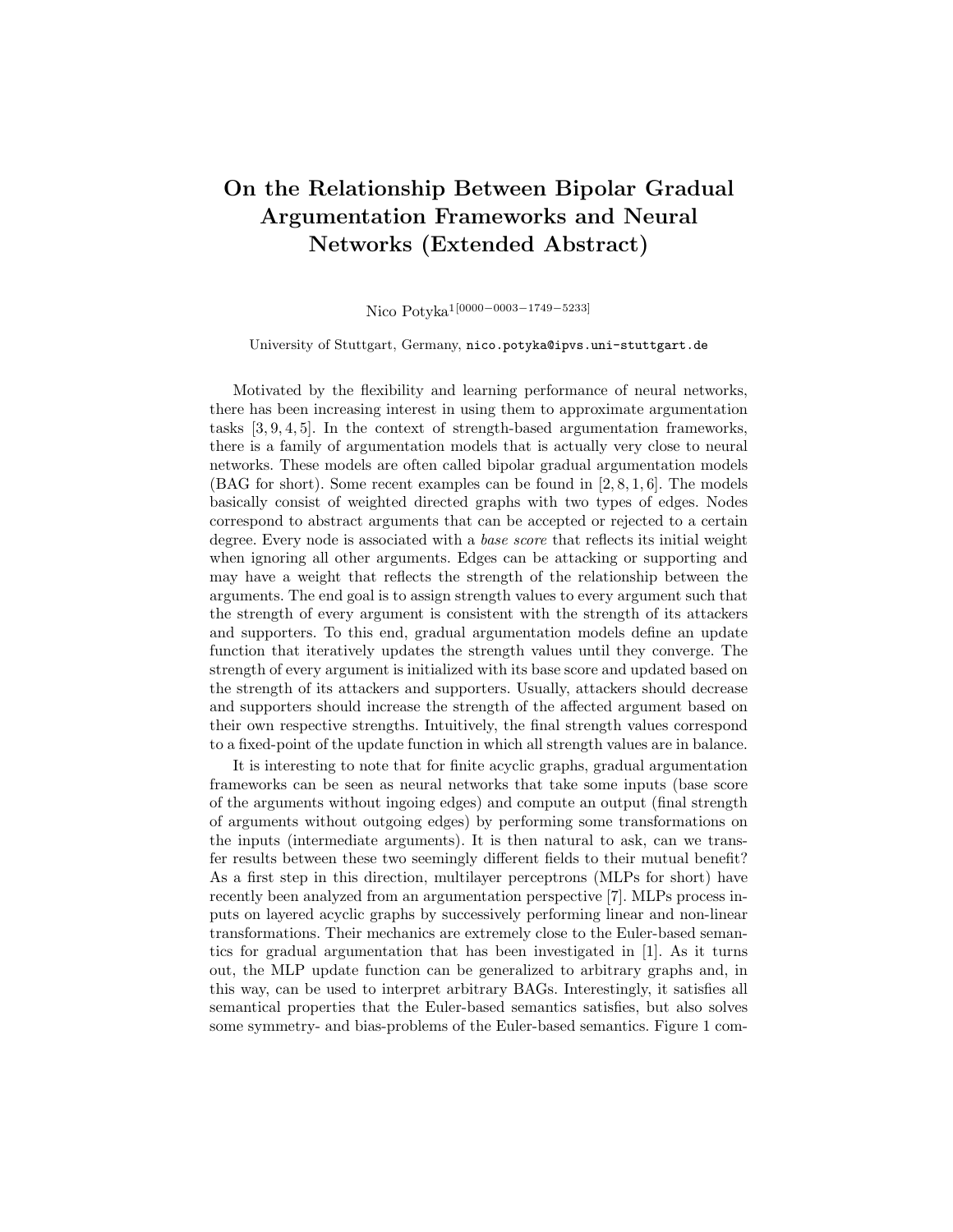## 2 N. Potyka

pares semantical properties from the literature satisfied by the Df-QuAD [8], Euler-based [1], quadratic energy [6] and MLP-based semantics [7].

| <b>Property</b>   | <b>DfQ</b>     | <b>Euler</b> | <b>QEM</b>   | <b>MLP</b>   | <b>Property</b>        | <b>DfQ</b>     | <b>Euler</b> | <b>QEM</b> | <b>MLP</b>     |
|-------------------|----------------|--------------|--------------|--------------|------------------------|----------------|--------------|------------|----------------|
| Anonymity         |                |              | $\checkmark$ | ✓            | (Strict) Reinforcement | $(\checkmark)$ | ✓            | ✓          | $\checkmark$   |
| Independence      |                | ✓            | ✓            | ✓            | Resilience             | ✓              | ✓            | ✓          | $\checkmark$   |
| Directionality    |                |              | ✓            | ✓            | <b>Franklin</b>        | ✔              | ✔            | ✓          | $\checkmark$   |
| Equivalence       |                | $\checkmark$ | ✓            | $\checkmark$ | Weakening              | ا ⁄ا           | ✓            | ✓          | $\checkmark$   |
| <b>Stability</b>  |                |              | ✓            | ✓            | Strengthening          | ι√             | ✓            | ✓          | $\checkmark$   |
| <b>Neutrality</b> |                |              | ✓            | $\checkmark$ | Duality                |                | $\mathbf{x}$ | ✓          | $\checkmark$   |
| (Strict) Monotony | $(\checkmark)$ | ✓            | ✓            | $\checkmark$ | Open-Mindedness        | ×              | $\mathbf x$  | ✔          | $(\checkmark)$ |

Fig. 1. Properties fully satisfied  $(\checkmark)$ , satisfied when excluding base scores 0 and 1  $((\checkmark))$ , not satisfied even when excluding base scores 0 or 1  $(x)$ .

So far, previous work on convergence guarantees for BAGs could be applied to generalize the mechanics of MLPs to arbitrary graphs, which is interesting for the theory of MLPs. This generalization gave rise to a new BAG semantics with strong semantical guarantees, which is interesting for the theory of BAGs. Currently, we are working on using learning ideas for neural networks to advance the state of the art in learning BAGs from data [10]. Ideas from the field of argumentation like sets of attacks or supports may then again lead to novel ideas for additional structure in neural networks that may improve the learning performance in the future. In the workshop, I would like to present some of the previous findings in more detail, report on our ongoing work on exploiting the relationship between neural networks and BAGs to learn BAGs from data and discuss these ideas with the argument strength community.

## References

- 1. Amgoud, L., Ben-Naim, J.: Weighted bipolar argumentation graphs: Axioms and semantics. In: International Joint Conference on Artificial Intelligence (IJCAI). pp. 5194–5198 (2018)
- 2. Baroni, P., Romano, M., Toni, F., Aurisicchio, M., Bertanza, G.: Automatic evaluation of design alternatives with quantitative argumentation. Argument & Computation 6(1), 24–49 (2015)
- 3. Garcez, A.S., Gabbay, D.M., Lamb, L.C.: Value-based argumentation frameworks as neural-symbolic learning systems. Journal of Logic and Computation 15(6), 1041–1058 (2005)
- 4. Kuhlmann, I., Thimm, M.: Using graph convolutional networks for approximate reasoning with abstract argumentation frameworks: A feasibility study. In: International Conference on Scalable Uncertainty Management (SUM). pp. 24–37. Springer (2019)